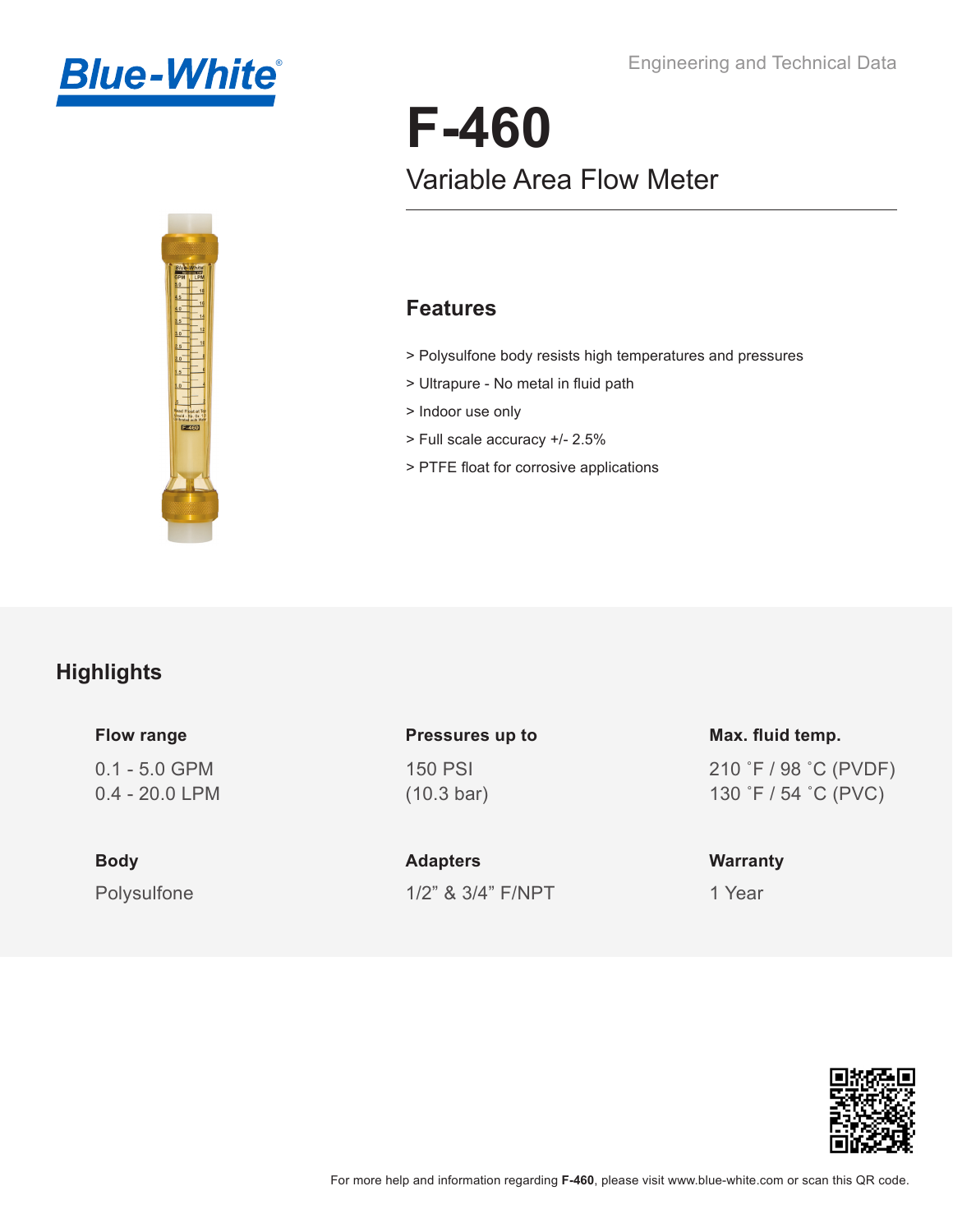# **Engineering Specifications** F-460

| <b>Maximum Working Pressure</b>    | 150 PSI (10.3 bar) @ 70 °F (21 °C)    |  |  |
|------------------------------------|---------------------------------------|--|--|
| <b>Maximum Fluid Temperature</b>   | PVC adapters: 54 °C (130 °F) @ 0 Bar  |  |  |
|                                    | PVDF adapters: 98 °C (210 °F) @ 0 Bar |  |  |
| <b>Full Scale Accuracy</b>         | $+/- 2.5%$                            |  |  |
| <b>Calibration Fluid</b>           | Water, specific gravity 1.0           |  |  |
| <b>Scale Length</b>                | 4" (100mm)                            |  |  |
| <b>Environment</b>                 | Not for direct sunlight exposure      |  |  |
| <b>Maximum Pressure Drop</b>       | 2 PSI                                 |  |  |
| <b>Approximate Shipping Weight</b> | 1 lb. $(0.45 \text{ kg})$             |  |  |

## **Dimensions**



### **Maximum Temperature vs. Pressure**

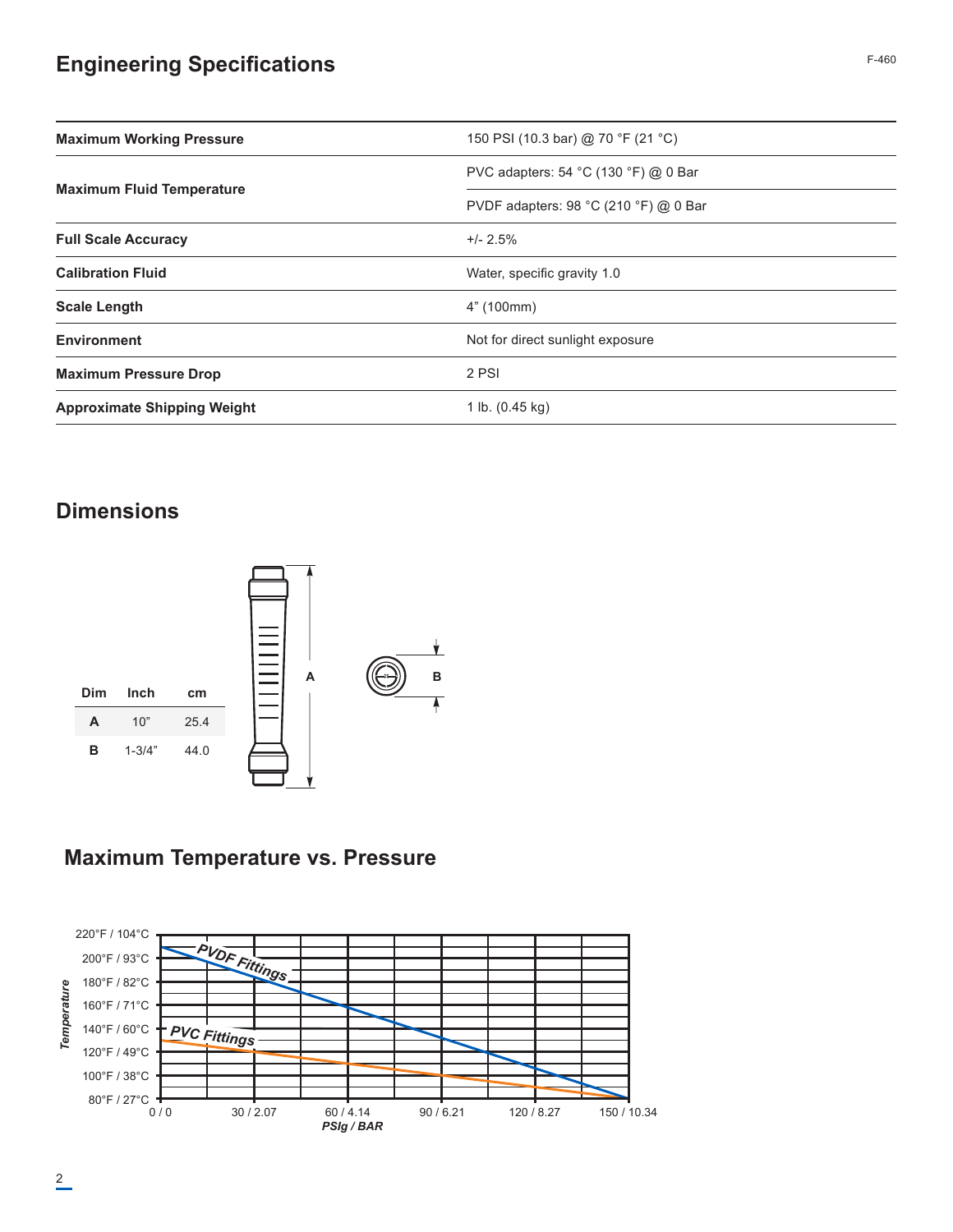# **Materials of Construction**

| <b>Non-wetted Components:</b>    |                     | <b>Wetted Components:</b> |  |  |
|----------------------------------|---------------------|---------------------------|--|--|
| PVC (optional Anodized aluminum) | <b>Meter Body</b>   | Polysulfone               |  |  |
|                                  | <b>Adapters</b>     | PVC (optional PVDF)       |  |  |
|                                  | <b>O-ring Seals</b> | Viton <sup>®</sup>        |  |  |
|                                  | <b>Float</b>        | <b>PTFE</b>               |  |  |
|                                  | <b>Float Stop</b>   | Polysulfone               |  |  |
|                                  |                     |                           |  |  |

# **Output Specifications**

| Model    |             | <b>Dual Scale Range</b> |           | <b>Max Temperature</b>     | <b>Float</b>    |
|----------|-------------|-------------------------|-----------|----------------------------|-----------------|
|          | <b>GPM</b>  | <b>LPM</b>              | PSI (bar) | $\degree$ F ( $\degree$ C) | <b>Material</b> |
| F-46010L | $0.1 - 1.2$ | $0.4 - 4.4$             | 150(10.3) | 70 (21)                    | <b>PTFE</b>     |
| F-46020L | $0.2 - 2.0$ | $0.2 - 2.0$             | 150(10.3) | 70 (21)                    | <b>PTFE</b>     |
| F-46030L | $0.3 - 3.0$ | $1.0 - 11$              | 150(10.3) | 70 (21)                    | <b>PTFE</b>     |
| F-46050L | $0.5 - 5.0$ | $2.0 - 20$              | 150(10.3) | 70 (21)                    | <b>PTFE</b>     |